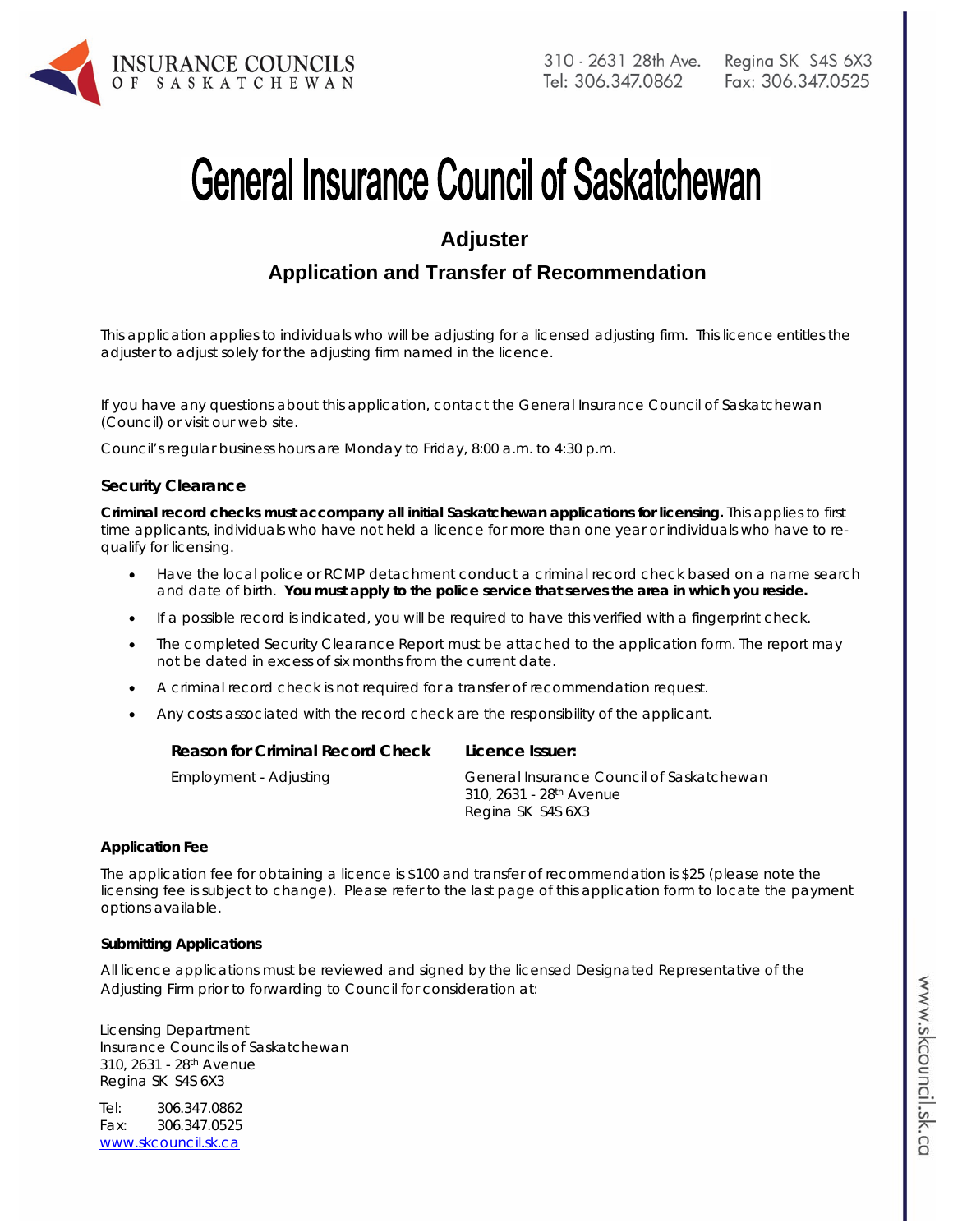| General Insurance Council                                                                                                                                                             | For office use only        | <b>Received Date</b>            |                 |           |
|---------------------------------------------------------------------------------------------------------------------------------------------------------------------------------------|----------------------------|---------------------------------|-----------------|-----------|
| of Saskatchewan                                                                                                                                                                       | Licence Number             |                                 |                 |           |
| Adjuster                                                                                                                                                                              | Date Issued                |                                 |                 |           |
| Application - \$100<br>$\Box$                                                                                                                                                         | Date Processed             |                                 |                 |           |
| Transfer of Recommendation - \$25<br>П                                                                                                                                                |                            |                                 |                 |           |
| Part A: Identification Information                                                                                                                                                    |                            |                                 | $\square$ Male  |           |
|                                                                                                                                                                                       |                            |                                 | $\Box$ Female   |           |
| $\Box$ Mrs.<br>$\Box$ Miss<br>$\mathsf{L}$<br>Mr.<br>ப<br>Ms.                                                                                                                         |                            | Date of Birth<br>month day year |                 |           |
| Legal Last Name                                                                                                                                                                       | Legal First Name (in full) | Legal Middle Name(s)            |                 |           |
| <b>Preferred First Name</b><br>Previous Surname(s)                                                                                                                                    |                            | Maiden Name                     |                 |           |
| Are you a permanent resident or citizen of Canada?<br>1.<br>If you have answered yes, do not complete question 2.                                                                     |                            |                                 | $\Box$ Yes      | $\Box$ No |
| 2. Are you a citizen of another country that holds a valid work permit or Immigrant Visa in                                                                                           |                            |                                 | $\Box$ Yes      |           |
| Canada? If yes, please attach a copy.<br>If you answered no to either question, please provide an explanation on a separate sheet of paper and attach it<br>to this application form. |                            |                                 |                 | $\Box$ No |
| Place of residence                                                                                                                                                                    |                            |                                 |                 |           |
|                                                                                                                                                                                       |                            |                                 |                 |           |
| Number and Street, Apt., Box #                                                                                                                                                        |                            |                                 |                 |           |
| City/Town                                                                                                                                                                             | Province/State             |                                 | Postal/Zip Code |           |
| Personal Telephone                                                                                                                                                                    |                            |                                 |                 |           |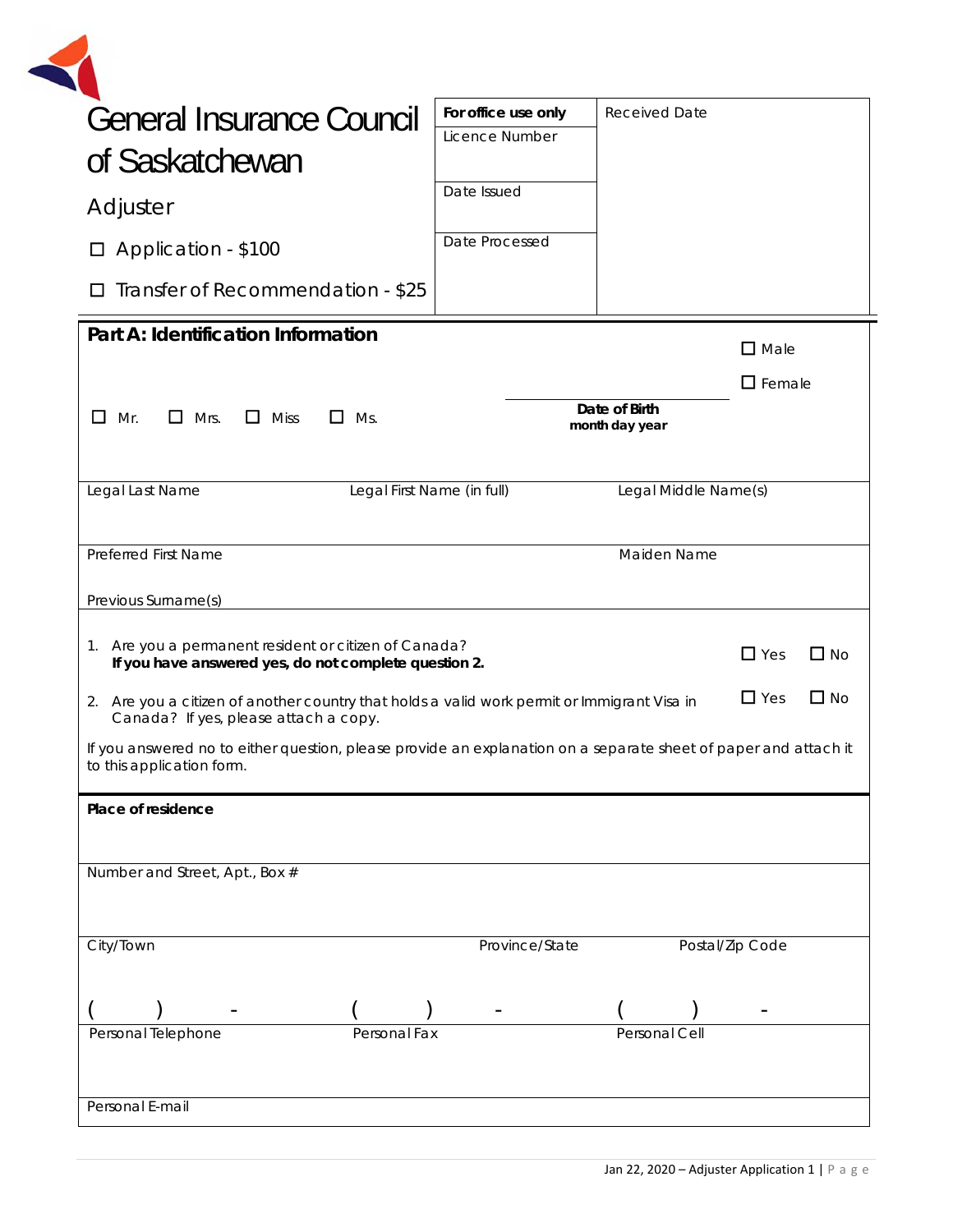

|                                                                                                               | Name of adjusting firm and business address where you will be employed. This is the address mail will be sent to.                                                                                                                                                                                     |  |  |
|---------------------------------------------------------------------------------------------------------------|-------------------------------------------------------------------------------------------------------------------------------------------------------------------------------------------------------------------------------------------------------------------------------------------------------|--|--|
|                                                                                                               | (complete only if different than place of residence)                                                                                                                                                                                                                                                  |  |  |
|                                                                                                               | Business name (if applicable)                                                                                                                                                                                                                                                                         |  |  |
|                                                                                                               |                                                                                                                                                                                                                                                                                                       |  |  |
|                                                                                                               | Number and Street, Suite #, and/or Box #                                                                                                                                                                                                                                                              |  |  |
|                                                                                                               | City/Town<br>Province/State<br>Postal/Zip Code                                                                                                                                                                                                                                                        |  |  |
|                                                                                                               | ext                                                                                                                                                                                                                                                                                                   |  |  |
|                                                                                                               | <b>Business Telephone</b><br><b>Business Fax</b>                                                                                                                                                                                                                                                      |  |  |
|                                                                                                               | <b>Business E-mail</b>                                                                                                                                                                                                                                                                                |  |  |
|                                                                                                               |                                                                                                                                                                                                                                                                                                       |  |  |
|                                                                                                               | Part B: Other Recognized Designations and/or Education Obtained                                                                                                                                                                                                                                       |  |  |
|                                                                                                               | Highest level of education obtained                                                                                                                                                                                                                                                                   |  |  |
|                                                                                                               | $\Box$ GED<br>$\Box$ Other<br>$\Box$ High School Diploma                                                                                                                                                                                                                                              |  |  |
|                                                                                                               | Please identify any insurance designations you currently hold. Please attach a copy of the certificate or diploma<br>to this application.                                                                                                                                                             |  |  |
|                                                                                                               |                                                                                                                                                                                                                                                                                                       |  |  |
|                                                                                                               | Part C: Examination and/or Experience Information                                                                                                                                                                                                                                                     |  |  |
|                                                                                                               | An application for licence will not be accepted unless the applicant has passed the qualifying examination(s)<br>and provides supporting documentation of successful completion.                                                                                                                      |  |  |
| I have satisfied the following requirements: (Place a check mark in the boxes that apply to this application) |                                                                                                                                                                                                                                                                                                       |  |  |
| ப                                                                                                             | I have successfully passed the General Insurance Council Bylaw Examination; and                                                                                                                                                                                                                       |  |  |
| $\Box$                                                                                                        | I have successfully passed the GICS Adjuster Qualifying Examination; or                                                                                                                                                                                                                               |  |  |
| $\Box$                                                                                                        | I have successfully completed the ILSCorp Level 1 Adjuster Licensing Program; or                                                                                                                                                                                                                      |  |  |
| $\Box$                                                                                                        | I have successfully completed Insurance Institute of Canada (IIC) Examinations; or                                                                                                                                                                                                                    |  |  |
| $\Box$                                                                                                        |                                                                                                                                                                                                                                                                                                       |  |  |
| $\Box$                                                                                                        | I have experience as a property and casualty insurance agent for no less than two years within the past five<br>years (provide a detailed resume identifying - employer's name, detailed job description and start/end date<br>for each position held); or                                            |  |  |
| $\Box$                                                                                                        | I have experience as a general claims adjuster in an insurance company, general agent or adjusting<br>company for no less than one year within the past three years (provide a detailed resume identifying -<br>employer's name, detailed job description and start/end date for each position held). |  |  |
|                                                                                                               | Note 1: Individuals must apply for a licence within one year from the date of successful completion of the examination(s).                                                                                                                                                                            |  |  |
|                                                                                                               | Note 2: An individual applying for a licence, who has not held an active licence in any jurisdiction in Canada during the past<br>two consecutive years, will be considered a new applicant.                                                                                                          |  |  |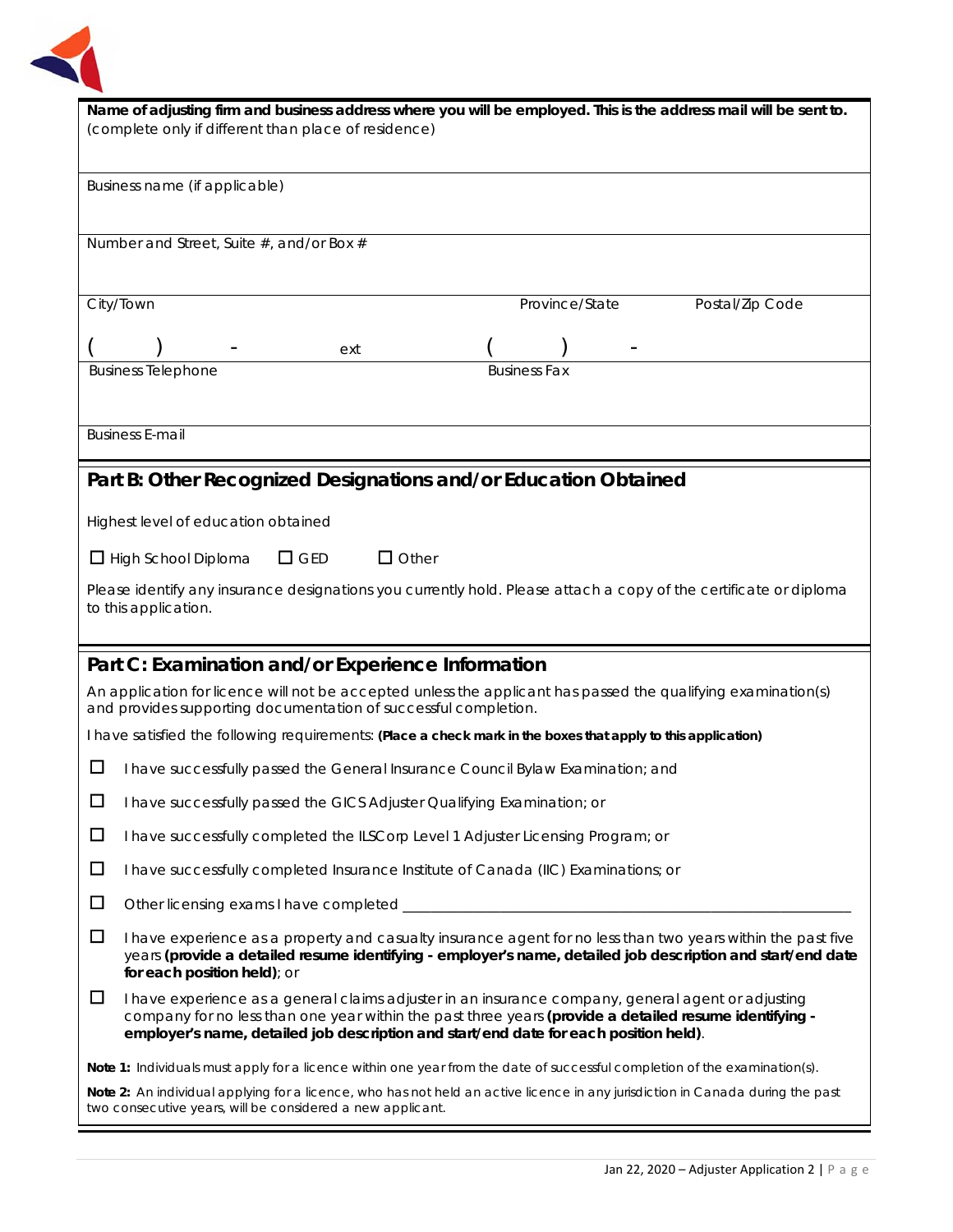

## **Part D: Background**

The following are questions relevant to *The Insurance Act ("Act")* regarding trustworthiness and suitability to be licensed.

Please read these questions carefully to ensure all responses are accurate. Inaccurate answers may be considered a material misstatement.

**For any questions where disclosure is required, please provide complete details on a separate sheet of paper and attach to the application form.**

| 1. | Have you ever held an insurance or adjuster<br>licence in Saskatchewan, or anywhere in Canada<br>or in the world?                                                                                                                                                                                                                                                                                                                                 |    | Have you ever been the subject of receivership<br>and/or bankruptcy proceedings, including consumer<br>proposals?                                                                                                                                                                                                                                                                                                                                                                                                   |
|----|---------------------------------------------------------------------------------------------------------------------------------------------------------------------------------------------------------------------------------------------------------------------------------------------------------------------------------------------------------------------------------------------------------------------------------------------------|----|---------------------------------------------------------------------------------------------------------------------------------------------------------------------------------------------------------------------------------------------------------------------------------------------------------------------------------------------------------------------------------------------------------------------------------------------------------------------------------------------------------------------|
|    | <b>Nothing to Disclose</b><br>$\Box$ Disclosure attached                                                                                                                                                                                                                                                                                                                                                                                          |    | $\Box$ Nothing to Disclose<br>$\Box$ Disclosure attached                                                                                                                                                                                                                                                                                                                                                                                                                                                            |
|    | If yes, please provide information about licence year,<br>licence class and jurisdiction.                                                                                                                                                                                                                                                                                                                                                         |    | If yes, please provide an explanation of the circumstances<br>and a complete copy of the documents involved.                                                                                                                                                                                                                                                                                                                                                                                                        |
|    |                                                                                                                                                                                                                                                                                                                                                                                                                                                   |    | This question applies to you personally AND any company<br>in which you are/were a principal shareholder, officer or<br>director or designated representative.                                                                                                                                                                                                                                                                                                                                                      |
| 2. | Has any licence or registration held by you as an<br>insurance agent, adjuster or for selling any other<br>financial products, ever been suspended or<br>revoked, for cause, anywhere in Canada or in the<br>world?<br>$\Box$ Nothing to Disclose<br>$\Box$ Disclosure attached<br>This question applies to you personally AND any<br>company in which you are/were a principal shareholder,<br>officer or director or designated representative. | 6. | Have you ever been the subject of any complaints,<br>investigations, sanctions or disciplinary actions,<br>including but not limited to, a letter of warning,<br>caution, fine, etc., against you by any financial<br>services regulator, federal regulator (e.g., FINTRAC,<br>CRA, CRTC, Privacy Commissioner, etc.) insurer or any<br>other financial services company with which you<br>hold/held a contract, in Canada or anywhere in the<br>world?<br>$\Box$ Nothing to Disclose<br>$\Box$ Disclosure attached |
|    |                                                                                                                                                                                                                                                                                                                                                                                                                                                   |    | This question applies to you personally AND any company in<br>which you are/were a principal shareholder, officer or<br>director or designated representative.                                                                                                                                                                                                                                                                                                                                                      |
| 3. | Have you ever been refused an insurance or<br>adjusting licence or registration for selling financial<br>products or adjusting claims in Canada or<br>anywhere in the world?                                                                                                                                                                                                                                                                      | 7. | Have you ever been investigated, charged or<br>convicted of any criminal or quasi-criminal offence, in<br>Canada or anywhere in the world?<br>$\Box$ Disclosure attached                                                                                                                                                                                                                                                                                                                                            |
|    | $\Box$ Nothing to Disclose<br>Disclosure attached                                                                                                                                                                                                                                                                                                                                                                                                 |    | $\Box$ Nothing to Disclose                                                                                                                                                                                                                                                                                                                                                                                                                                                                                          |
|    | This question applies to you personally AND any<br>company in which you are/were a principal shareholder,<br>officer or director or designated representative.                                                                                                                                                                                                                                                                                    |    | This question applies to you personally AND any company in<br>which you are/were a principal shareholder, officer or<br>director or designated representative.                                                                                                                                                                                                                                                                                                                                                      |
| 4. | Do you currently or plan to engage in any business<br>or occupation other than the insurance or<br>adjusting business?<br>Disclosure attached<br>$\Box$ Nothing to Disclose                                                                                                                                                                                                                                                                       | 8. | Have you ever been the subject of any type of legal<br>action, including but not limited to, class action<br>lawsuits or civil actions respecting the business of<br>insurance including adjusting, or any other financial<br>service, in Canada or anywhere in the world?                                                                                                                                                                                                                                          |
|    | Please provide the name of the business, occupation<br>details, supervisory responsibilities and date of<br>employment.<br>This would include any business that requires a licence<br>or registration or is corporately registered.                                                                                                                                                                                                               |    | $\Box$ Nothing to Disclose<br>$\Box$ Disclosure attached<br>This question applies to you personally AND any company in<br>which you are/were a principal shareholder, officer or<br>director or designated representative.                                                                                                                                                                                                                                                                                          |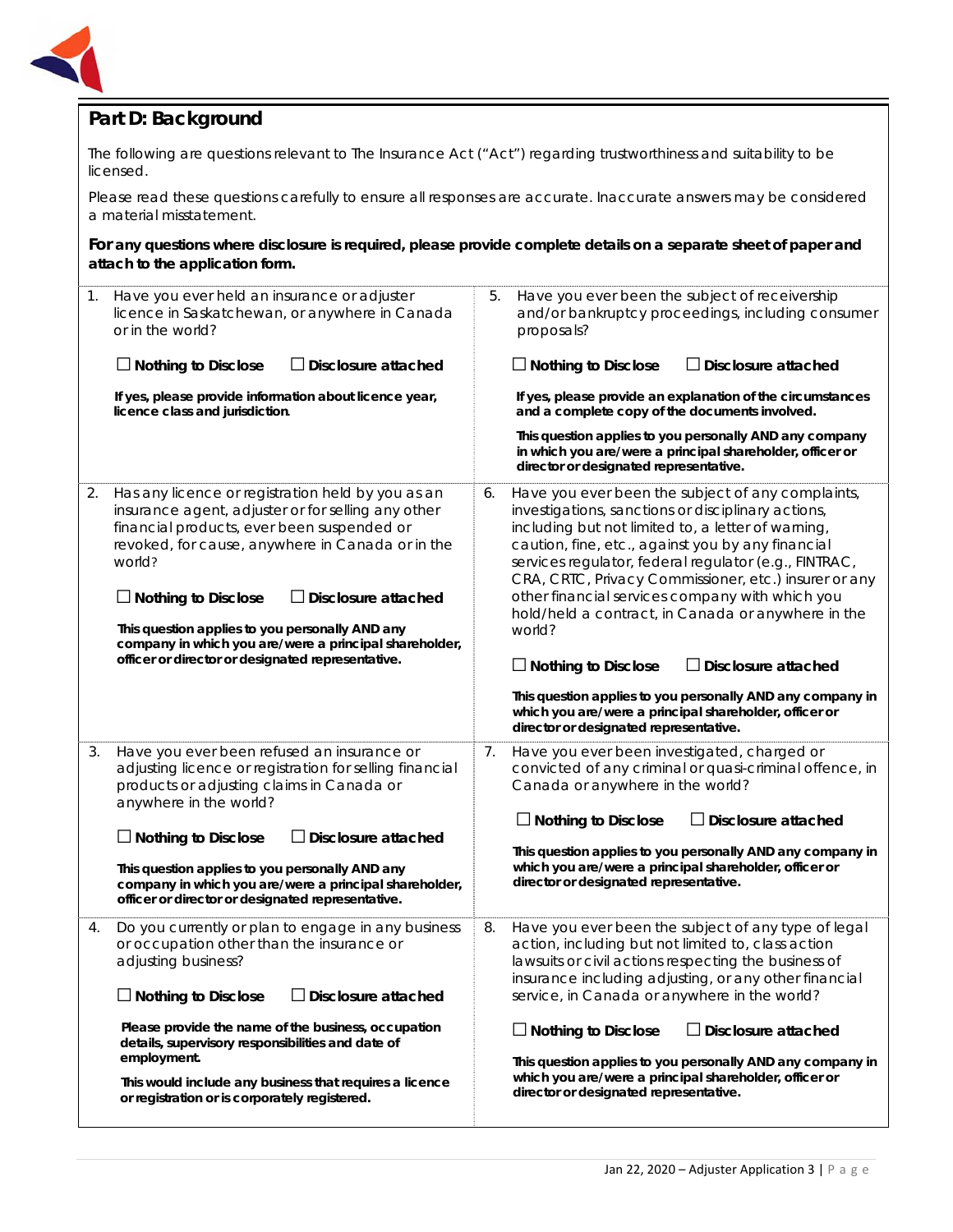

## **Part E: Non-Resident Applicants**

1. Saskatchewan address for service as required by subsection 10-1(3) of *The Insurance Regulations.*

|                  |                                                                                                                                                                                                                          |           | SК       |                      |
|------------------|--------------------------------------------------------------------------------------------------------------------------------------------------------------------------------------------------------------------------|-----------|----------|----------------------|
|                  | Street Address (Box #'s will not be accepted)                                                                                                                                                                            | City/Town | Province | Postal Code          |
|                  | A non-resident applicant whose home jurisdiction has a web based licensee search is not required to<br>a)<br>provide a Certificate of Authority/Non-Resident Endorsement. Council will verify the licence status online. |           |          |                      |
|                  | A non-resident applicant whose home jurisdiction does not have a web based license search, is required to<br>b)<br>provide a Certificate of Authority/Non-Resident Endorsement with this application.                    |           |          |                      |
| 3.               | What date did you obtain your Adjuster Licence in your resident jurisdiction?                                                                                                                                            |           |          | month day year       |
| $\overline{4}$ . | am required to comply with continuing education requirements in my resident<br>jurisdiction?                                                                                                                             |           |          | $\Box$ Yes $\Box$ No |

## **Part F: Consent to the Collection, Use and Disclosure of Information**

By applying for an adjuster licence, I, the applicant, understand personal information will need to be collected from me and from other sources such as the recommender of the licence, financial service regulators, law enforcement agencies, credit bureaus, insurance companies, previous employers or other organizations in the financial services sector. I, therefore, consent to the collection and use of this personal information for the purpose of determining my suitability for licensing.

I, the applicant, further understand and consent to the disclosure of personal information to the recommender of the licence, financial service regulators, law enforcement agencies, credit bureaus, insurance companies or other organizations in the financial services sector, for the purpose of determining my suitability for licensing.

| Signature of applicant  | Date Signed |
|-------------------------|-------------|
|                         |             |
|                         |             |
| Print name of applicant |             |
|                         |             |

## **Part G: Declaration**

The making of a false statement on this application constitutes a material misstatement and may result in the refusal of this application and the subsequent suspension or cancellation of any licence issued. This application is required to be personally signed by the applicant named herein.

I, \_\_\_\_\_\_\_\_\_\_\_\_\_\_\_\_\_\_\_\_\_\_\_\_\_\_\_\_\_\_\_\_\_\_\_\_\_\_\_, solemnly declare that all statements and answers in the foregoing application including attachments are true and correct, and I make this solemn declaration conscientiously believing it to be true, and knowing that it is of the same force and effect as if made under oath.

| ,,                     |             |
|------------------------|-------------|
| Signature of applicant | Date Signed |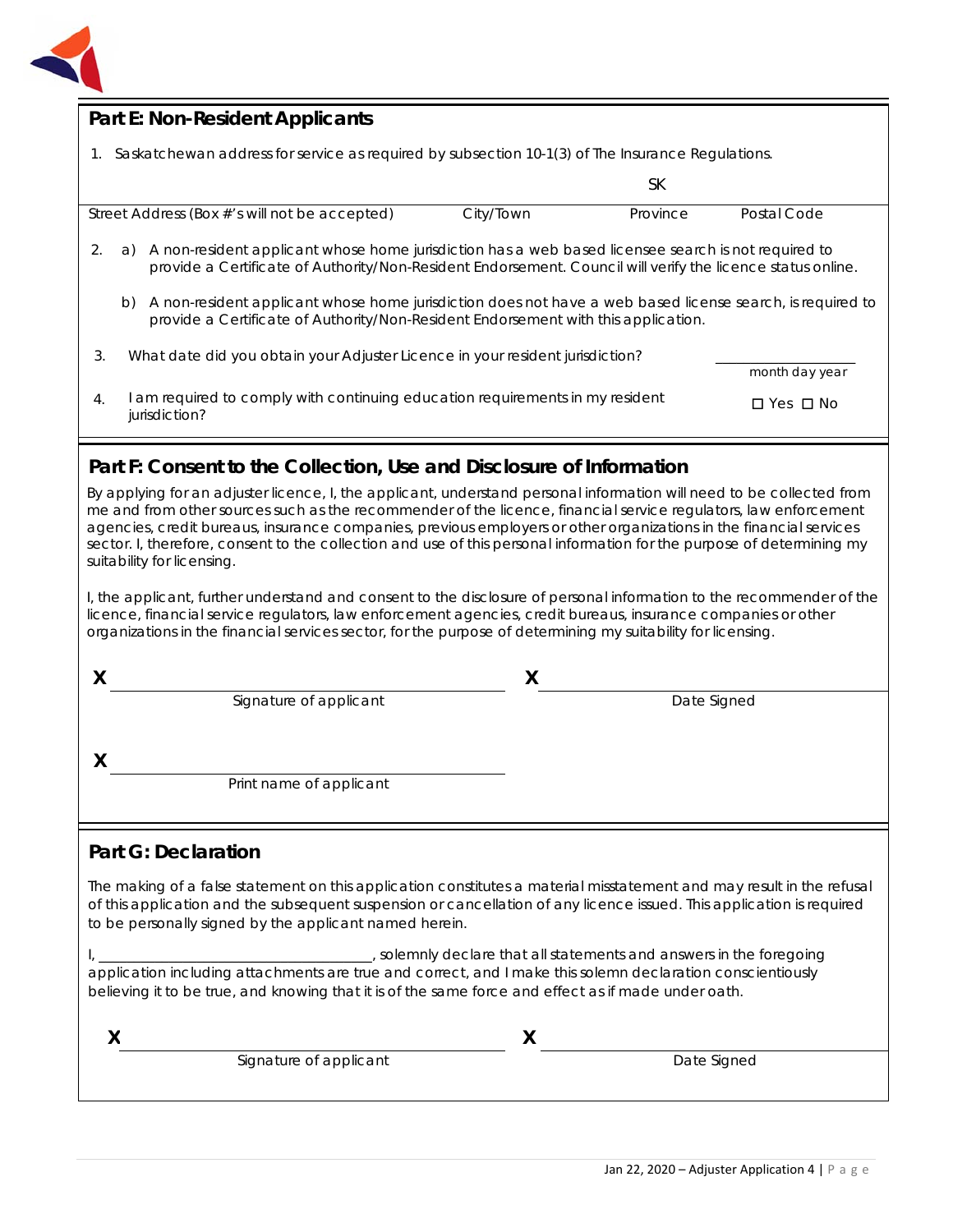

| Part H: Recommender Declaration                                                                                                                                                                                           |                                                                                                                                                                                                               |                                                                                  |  |  |  |
|---------------------------------------------------------------------------------------------------------------------------------------------------------------------------------------------------------------------------|---------------------------------------------------------------------------------------------------------------------------------------------------------------------------------------------------------------|----------------------------------------------------------------------------------|--|--|--|
| To be completed by the Designated Representative that is recommending you.                                                                                                                                                |                                                                                                                                                                                                               |                                                                                  |  |  |  |
| <b>Applicant Name</b>                                                                                                                                                                                                     |                                                                                                                                                                                                               |                                                                                  |  |  |  |
| <b>Please Print</b>                                                                                                                                                                                                       |                                                                                                                                                                                                               | is hereby recommended to act as an adjuster for the adjusting firm named herein. |  |  |  |
| Legal Name of<br>Adjusting Firm<br><b>Please Print</b>                                                                                                                                                                    |                                                                                                                                                                                                               |                                                                                  |  |  |  |
|                                                                                                                                                                                                                           | The Designated Representative of the Adjusting Firm certifies that the qualifications and business record of the<br>applicant have been investigated and that the applicant is suitable to receive a licence. |                                                                                  |  |  |  |
| To the best of my knowledge, information and belief, all statements and answers contained in the foregoing<br>application are true and correct, and that the applicant has completed this application.                    |                                                                                                                                                                                                               |                                                                                  |  |  |  |
| IT IS UNDERSTOOD THAT IF THE APPLICANT NAMED HEREIN IS TERMINATED BY US, WRITTEN NOTICE, INCLUDING THE<br>REASONS FOR TERMINATION, WILL BE GIVEN TO THE GENERAL INSURANCE COUNCIL OF SASKATCHEWAN,<br><b>IMMEDIATELY.</b> |                                                                                                                                                                                                               |                                                                                  |  |  |  |
|                                                                                                                                                                                                                           | Print Legal Name of Designated Representative OR                                                                                                                                                              |                                                                                  |  |  |  |
| Authorized Official of Designated Representative                                                                                                                                                                          |                                                                                                                                                                                                               |                                                                                  |  |  |  |
| of Designated Representative Signature                                                                                                                                                                                    | Designated Representative OR Authorized Official                                                                                                                                                              | Date Signed                                                                      |  |  |  |
| Telephone                                                                                                                                                                                                                 | Fax                                                                                                                                                                                                           | <b>E-mail Address</b>                                                            |  |  |  |
|                                                                                                                                                                                                                           |                                                                                                                                                                                                               |                                                                                  |  |  |  |

# **THE ABOVE APPLICANT WILL NOT ACT AS AN ADJUSTER UNTIL THE LICENCE IS ISSUED**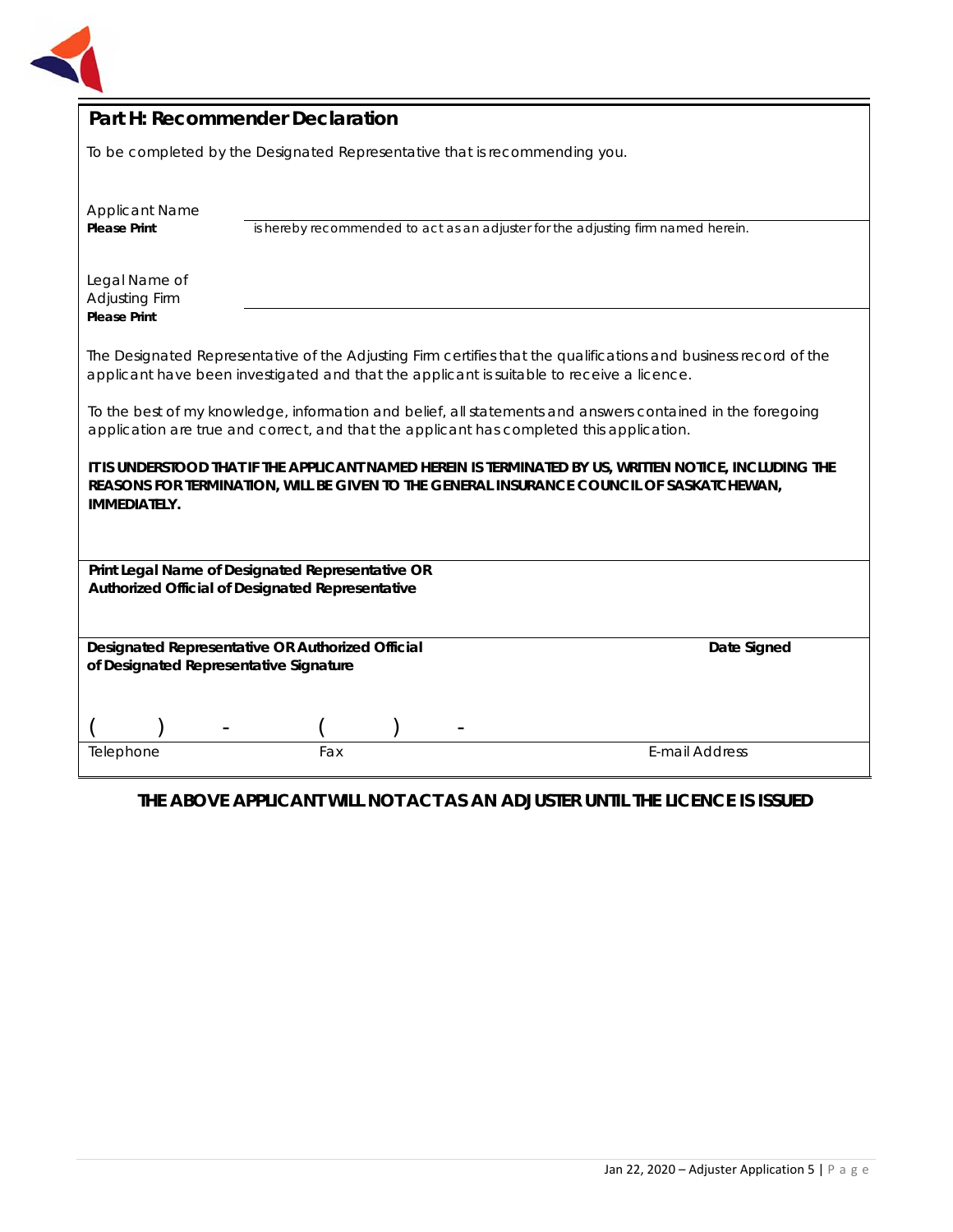



#### **Attachments to the application form**

Part A - a copy of your work permit or Immigrant Visa, and details, if applicable Part B, C, D – copies of all necessary documentation Part E - the Non-Resident Endorsement, if applicable Provide Security Clearance Report Payment of licence fee

| Payment information (Please choose a payment option below) |  |                                                |                                                                                                                                             |
|------------------------------------------------------------|--|------------------------------------------------|---------------------------------------------------------------------------------------------------------------------------------------------|
|                                                            |  | Cheque or money order enclosed for full amount | Make cheque or money order payable to the:<br>Insurance Councils of Saskatchewan.<br>An NSF charge of \$25 will apply for returned cheques. |
|                                                            |  | Charge credit card for the full amount         |                                                                                                                                             |
|                                                            |  | <b>VISA</b>                                    | Card Number                                                                                                                                 |
|                                                            |  | MasterCard                                     | Expiry Date (MM/YY)                                                                                                                         |
|                                                            |  |                                                |                                                                                                                                             |
|                                                            |  |                                                | Signature                                                                                                                                   |
|                                                            |  |                                                | Print name of applicant                                                                                                                     |
|                                                            |  |                                                |                                                                                                                                             |

Licensing Department Insurance Councils of Saskatchewan 310, 2631 - 28th Avenue Regina SK S4S 6X3

Tel: 306.347.0862 Fax: 306.347.0525

www.skcouncil.sk.ca